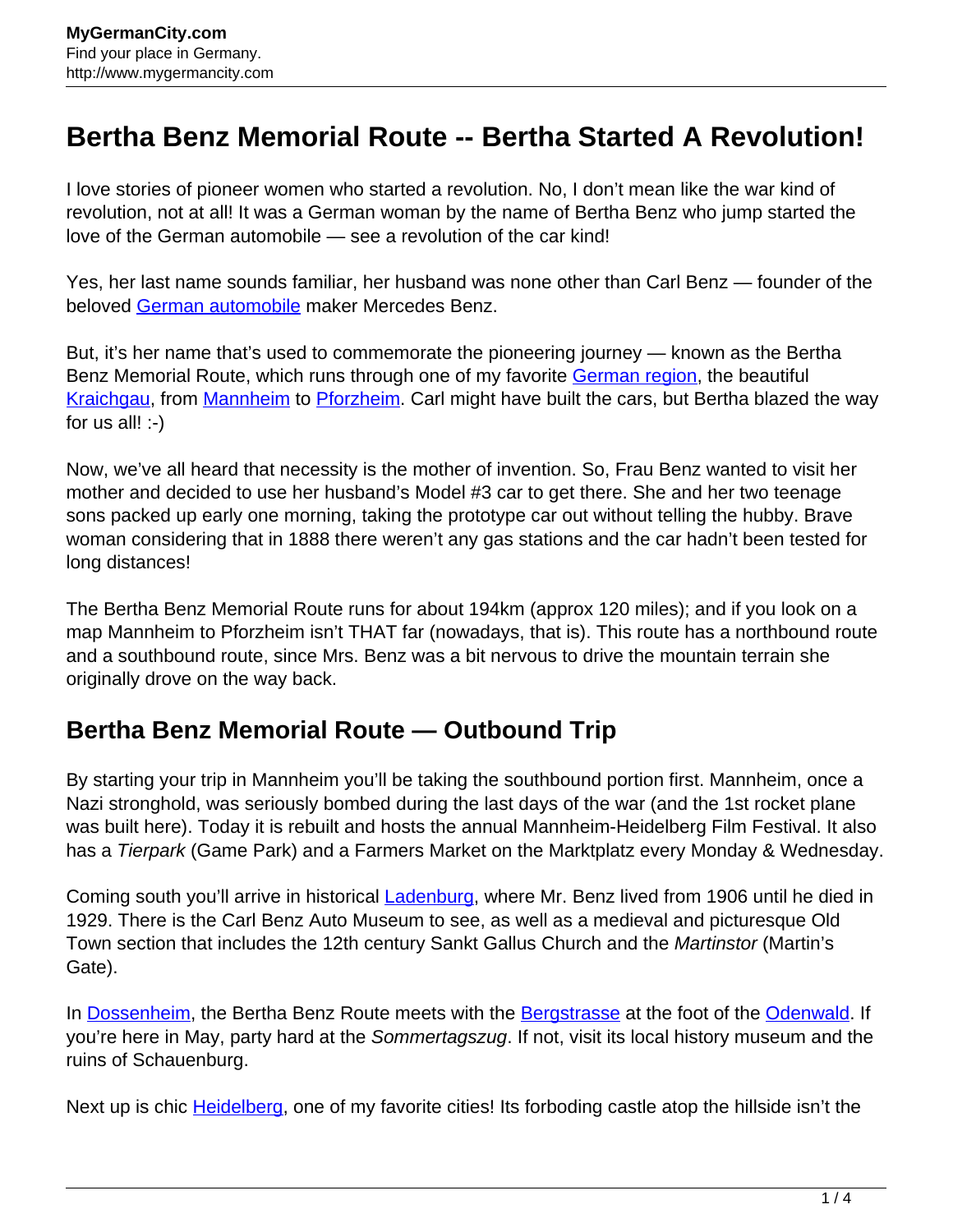only thing to bring you to this university town. No, it has the pre-Reformation Church of the Holy Spirit, the 12th century Church of St. Peter, and the Autumn Festival on the last Saturday in September. The Vampire Ball in February is also a HUGE hit!

After leaving Heidelberg come to [Wiesloch.](http://www.mygermancity.com/wiesloch) Why? Oh, because not only was the town's pharmacy the world's first petrol station (Mrs. Benz stopped here for Ligroin — the stuff used to fuel the car she was driving) but, the oldest hummingbird fossil was found here, too. Plus, I kind of like the Wine Festival in September. ;-)

Further south is Stettfeld (part of [Ubstadt-Weiher](http://www.mygermancity.com/ubstadt-weiher)) where you'll find an awesome Roman Archaeological Museum and a few ornately decorated Baroque churches. Come at the end of September when everyone in Stettfeld comes together to celebrate Kerwe, a church festival.

Another Roman settlement town along the Bertha Benz Memorial Route is [Weingarten \(Baden\).](http://www.mygermancity.com/weingarten-baden) Not only do they choose a wine queen every year, they also have a super fantastic recreational lake for swimming! Weingarten sits along a nature reserve area, so walking and bicycling is a very good idea — don't forget to ride past the 16th century Wartturm that's now an observation tower & museum, and the memorial to the town's former synagogue located on Keltergasse.

Berghausen, nowadays part of [Pfinztal,](http://www.mygermancity.com/pfinztal) is next up and home to 12th century monasteries and wine production! With all the vino that's flowing through town no wonder its 8,000 residents love living here!

Bertha Benz also passed through another of Pfinztal's districts, Kleinsteinbach, which doesn't have a whole lot of sightseeing. Still, this village lost most of its population during the 17th century [Thirty Years' War](http://www.mygermancity.com/thirty-years-war) and now welcomes visitors to see its beautiful church and Castle Kleinsteinbach.

The next town on Bertha's tour is [Königsbach-Stein](http://www.mygermancity.com/koenigsbach-stein), a real treat and each of its parts is special in its own right. Königsbach has a charming framework Town Hall dating to 1622 and a Jewish Cemetery from the 1850's. Stein's half timbered Town Hall is a hundred years older, has a 16th century castle tower still standing, a local history museum, and a 1st century AD Roman relief to see. NICE!

Yepee, you made it to Pforzheim! — a town that's known as the Golden City because of its jewelry making and its location at the edge of the **[Black Forest](http://www.mygermancity.com/black-forest)**. While you're here check out the Wallberg, where tons of debris from [WWII](http://www.mygermancity.com/world-war-ii) bombings were laid, the Jewelry Museum, a Roman archaeological site, the ruins of Liebeneck Castle, and the Schlosskirche St. Michael. If you have any energy left, take in a fun Puppet Theater performance.

## **Bertha Benz Memorial Route — Return Trip**

All right, it's now time to turn around and do the northbound route, the tour Bertha took to get back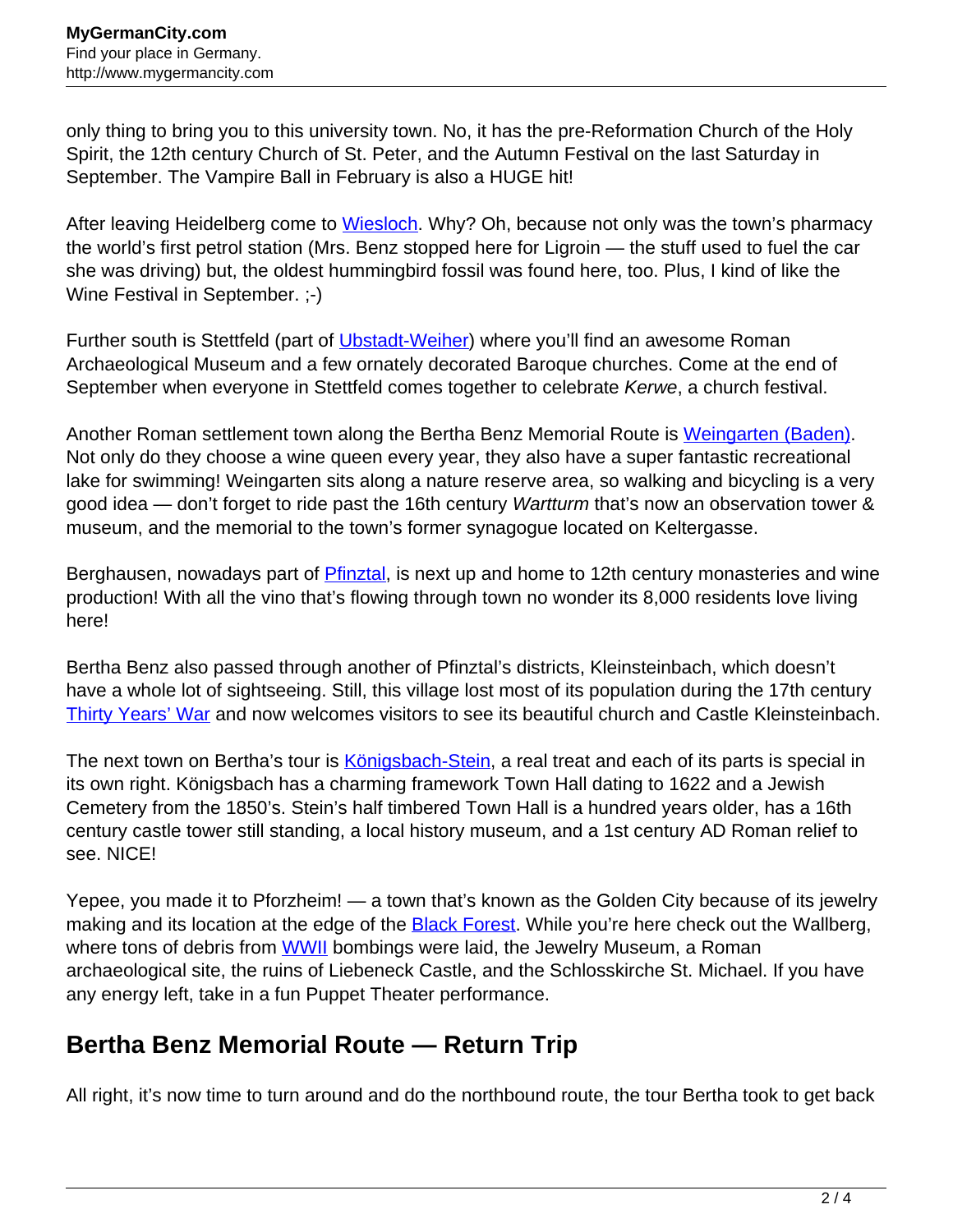## home!

[Bretten](http://www.mygermancity.com/bretten) is first up with many half timbered houses on the Marktplatz and its Rathaus (Town Hall) is still gorgeous after more than 300 years! Take your time here because there are castle ruins to see, a City Museum AND an Indian Museum to visit, and you'll also find a memorial to the town's former Jewish synagogue, school, and *mikvah* (a ritual bath). Afterwards a performance at the Baden National Stage is always a good idea!

I think staying the night in Gondelsheim, our next stop, is a good idea. Why? Because the Hotel Löwenthor has been welcoming guests since 1701 — I'd say they must be doing something right! Before you settle in for the night come see the Schloss Gondelsheim Park and the 19th century synagogue. Oh, did I mention that Carl Benz's mother is buried here?

Over in **[Bruchsal](http://www.mygermancity.com/bruchsal)** they don't have a castle — they call it a chateau! This Baroque chateau now houses exhibits from the State Museum of Baden; and it's a huge asparagus producing town — so eat your veggies, you'll need your strength as there's still a good deal more to see!

[Hambrücken](http://www.mygermancity.com/hambruecken) is where the Bertha Benz Memorial Route meets the [Baden Asparagus Route](http://www.mygermancity.com/baden-asparagus-route). You'll love being here on the last weekend in August for the City Celebration and its annual Christmas Market.

Kirrlach (which is now part of [Waghäusel](http://www.mygermancity.com/waghaeusel)) is also part of the Baden Asparagus Route! Besides just growing the "king's vegetable" it has a local history museum and a lovely pilgrimage church with a monastery.

Oh, car fans — you're gonna love the next town along Bertha's Route, [Hockenheim!](http://www.mygermancity.com/hockenheim) Maybe not for its Art Nouveau Water Tower (which is the town's landmark) and neither for its Evangelical Church (gorgeous!), but for its Motorsports Museum and the Hockenheimring. Hey, isn't the Bertha Benz Memorial Route an honor for car enthusiasts? Yeah, that's what I thought! ;-)

Next fun stop? You'll have loads of fun in [Ketsch.](http://www.mygermancity.com/ketsch) So maybe it doesn't have a REALLY old medieval church or anything — but it has an outdoor pool that makes artificial waves (always for a great time!) and a fresh lake that's great for fishing. On the 3rd weekend of July, come join the Fishing Celebration!

Oh, our time on the Bertha Benz Memorial Route is nearly over — one last terrific town before you find yourself back in Mannheim. So, you better enjoy fine [Schwetzingen](http://www.mygermancity.com/schwetzingen) while you can! Located on the western Odenwald (and meeting up with the Baden Asparagus Route once again & the Burgenstraße (Castle Road)), you won't know whether you want to see the town's Rococo Theater, the decorative Town Church, the Palace Garden, or the City History Museum First.

Oh, tosh! Forget that — let's party at the Mozart Celebration (Sept/Oct), the Church Festival (Oct.),